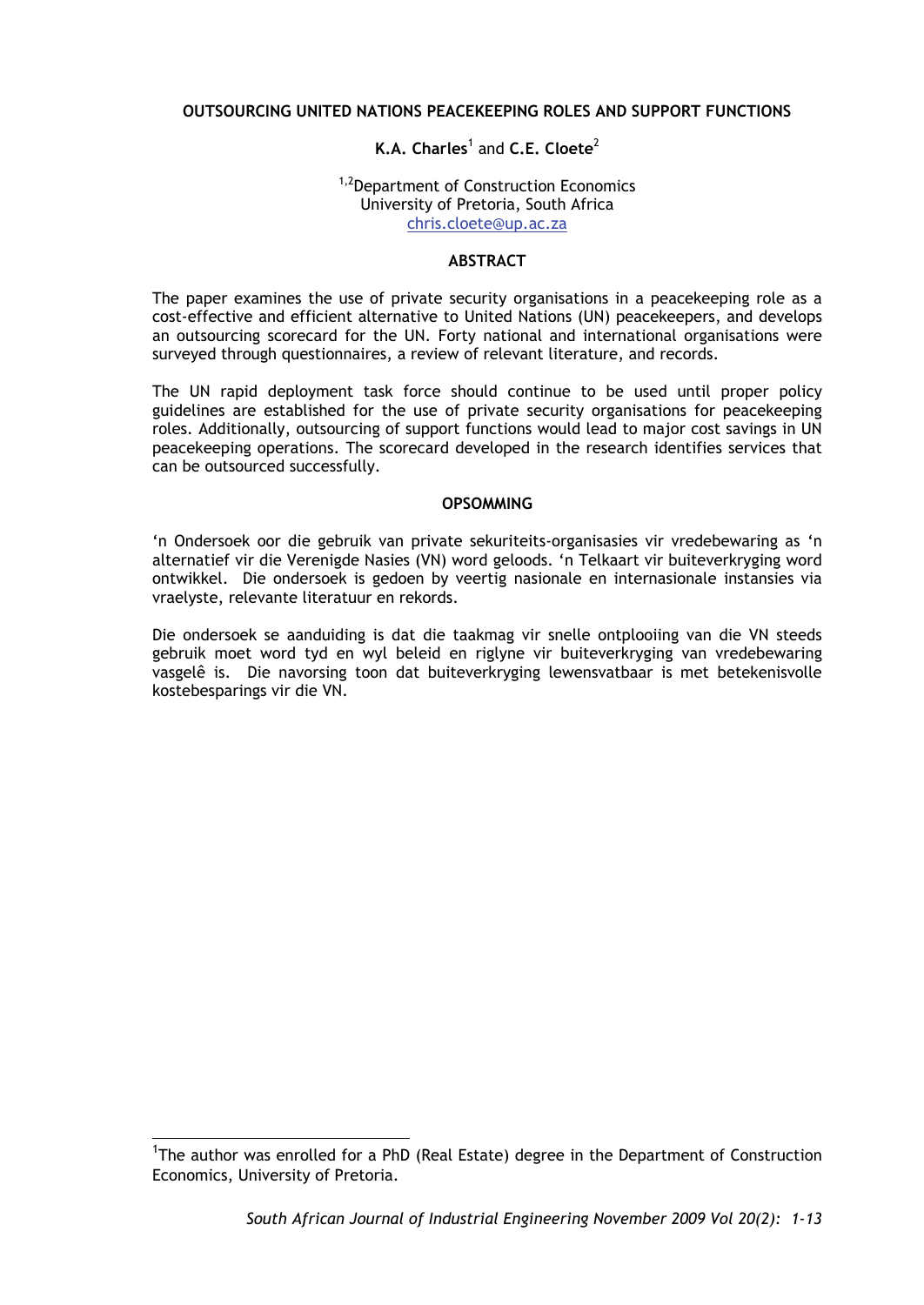## **1. INTRODUCTION**

Founded solely to save succeeding generations from the scourge of war, the United Nations (UN) has repeatedly failed to live up to its Charter – one of the many reasons for its poor reputation. Though it has made considerable strides in areas such as humanitarian assistance, primary health care, and development programmes, and has made strenuous efforts to make peacekeeping operations cost-effective and efficient, it has become incapable of dealing with rising conflict around the globe. Coupled with the inability of member states to pay their dues, it has become incapable of carrying out most of its functions. 'Efficiency' in this context means the ability to project sufficient force to deal with conflicts.

Outsourcing has become necessary in a bid to maximise limited resources due to the unavailability or inadequacy of funds for peacekeeping operations. Presently, outsourcing by UN peacekeeping operations is in the infancy stage. Its major outsourcing experience is in the form of providing troops for peacekeeping operations, since the organisation does not have a standing military army or police force. Apart from outsourcing peacekeeping, it is also vital to outsource the support functions of the operations. This would ensure more effective, efficient, and expeditiously managed peacekeeping operations.

## **1.1 Outsourcing decision-making in the UN**

Decision-making by the UN is as cumbersome as in most large governmental bodies. The reason is the composition and large size of the General Assembly (GA) and the Security Council (SC), and the organisational complexity of the UN. The SC mandates all peacekeeping operations in the world, while the GA makes most of the decisions at the UN, including approving and providing peacekeeping operations budgets. The Department of Peacekeeping Operations (DPKO) administers peacekeeping operations, but with the large number of nations and the complexities involved, it is little wonder that decision-making is slow. Additionally, all decisions are made amidst inadequate funding.

Generally, economic reasons, efficiency, and effectiveness are vital criteria for outsourcing, since they save the organisation money and lead to a better focus on core functions. In the UN, however, other criteria such as political considerations and capacity building may have to be considered. Therefore, in UN peacekeeping operations, the decision to outsource may not be completely dependent on economic factors.

## **1.2 Statement of the problem**

This paper examines cost-effective and efficient peacekeeping models, and develops suitable outsourcing strategies for UN peacekeeping operations and other similar organisations.

## **1.3 Limitations**

The outsourcing strategy and recommendations are limited to the outsourcing needs of the UN and similar organisations.

## **1.4 The importance of the research**

Given that it costs around US\$3.2 billion (2005-2006) to run UN peacekeeping operations annually, the paper examines the use of private security organisations in peacekeeping as a cost-effective and efficient alternative to UN peacekeepers. It consequently applies appropriate outsourcing decision-making criteria, which form the basis of a scorecard for identifying services that can be outsourced successfully. This study is the first large-scale survey of an outsourcing opportunity applicable to the UN, and should be useful to similar international organisations.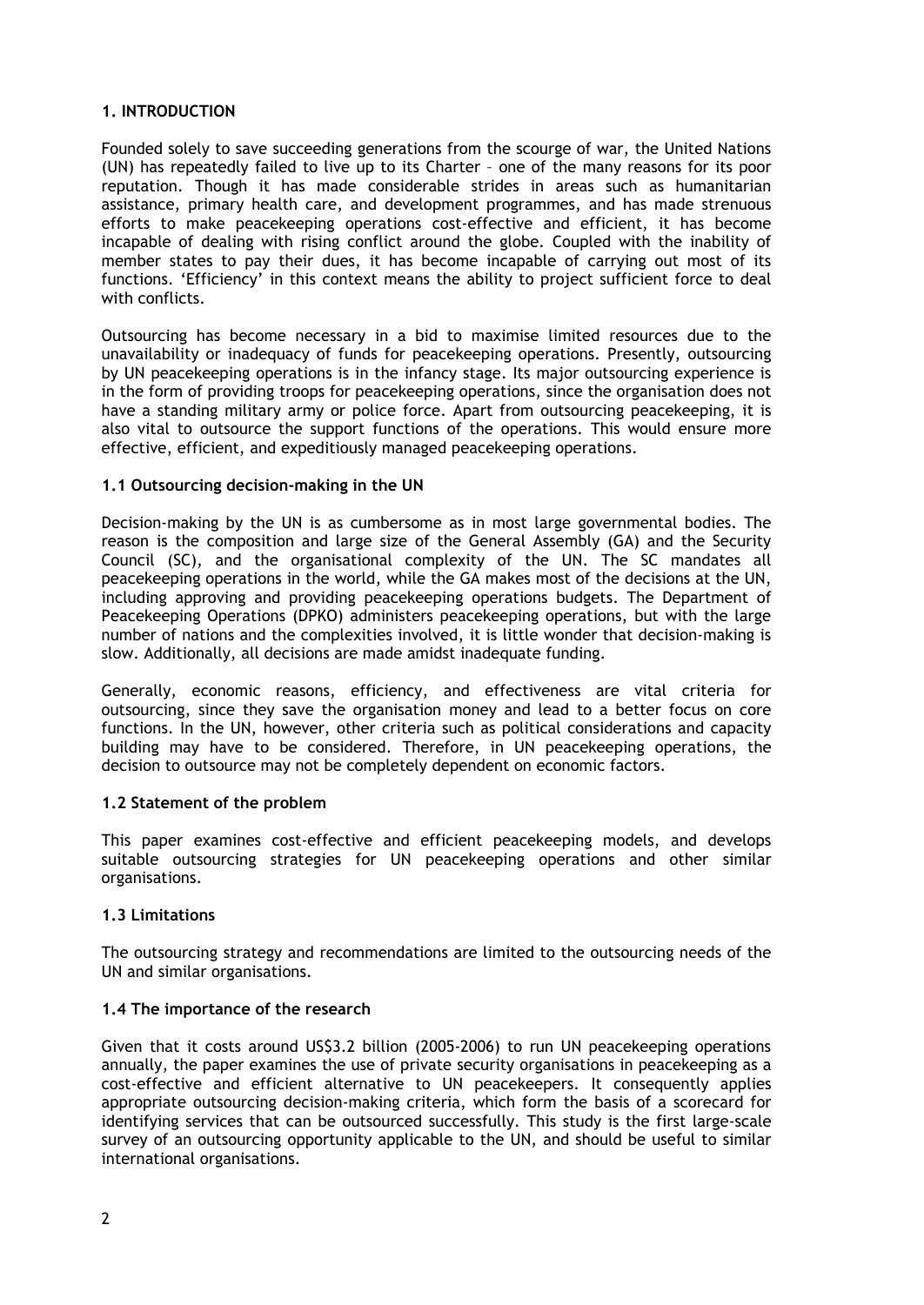## **2. LITERATURE REVIEW**

Any reform of peacekeeping operations should start at the UN headquarters, and with problem areas such as recruitment. The highly political nature of its recruitment and appointment procedures, particularly at the senior level, where inadequately trained and inexperienced personnel (by international standards) are left in charge of such important functions as human resource management, for example, would be the starting point of any reform initiative. Therefore, any reform of the UN should start at the very top, with the UN Secretariat headed by the UN Secretary-General (Abdul Aziz, 2007).

## **2.1 Outsourcing peacekeeping operations**

Although it may signal that the world's intractable conflicts are coming to an end, the increase in peacekeeping in recent times has placed a great additional strain on UN resources and personnel as well as member states' ability to contribute funds, troops, or peacekeepers, support personnel and equipment (United Nations, 2000). Since effective peacekeeping comes at a high price (Table 1), additional resources are needed to ensure that peacekeeping and peace building efforts are effective. Therefore, to reduce rising costs, a reduction strategy should be put in place to enable operations to become more efficient and to allow for a clearer focus on core functions. An ideal business approach to this problem would be to outsource non-core functions, which would allow the UN to reduce the cost of operations and create funds for vital but non-funded activities. This strategy, however, requires that top management possess a variety of negotiation and relationship management skills, as well as strategic planning expertise – which are lacking in the UN. Therefore, as highlighted earlier, the recruitment of the right personnel is essential, and the objective must be to ensure that outsourcing adds value to the organisation (Tracey et al., 1998; Bendor-Samuel, 2001). However, Swindon (1998) and Osborne & Gaebler (1993) cautioned against the overzealous adoption of private-sector practices in the public sector, since solutions that work in the private sector may not necessarily work for public sector organisations.

| Peacekeeping operation                   | <b>Budget</b>   |
|------------------------------------------|-----------------|
| MINURSO (Western Sahara)                 | \$47,948,400    |
| MINUSTAH (Haiti)                         | 494,887,000     |
| MONUC (Democratic Republic of the Congo) | 403,408,500     |
| ONUB (Burundi)                           | 307,693,100     |
| UNAMSIL/UNIOSIL (Sierra Leone)           | 113,216,400     |
| UNOCI (Côte d'Ivoire)                    | 386,892,500     |
| UNDOF (Israel-Syria Disengagement)       | 43,706,100      |
| <b>UNFICYP</b> (Cyprus)                  | 46,512,600      |
| UNIFIL (Lebanon)                         | 99,228,300      |
| <b>UNOMIG</b> (Georgia)                  | 36,380,000      |
| UNMEE (Ethiopia and Eritrea)             | 185,993,300     |
| UNMIK (Kosovo)                           | 252,551,800     |
| UNMIL (Liberia)                          | 760,567,400     |
| UNMISET/UNOTIL (Timor-Leste)             | 1,757,800       |
| Total                                    | \$3,180,743,200 |

**Table 1: Individual mission budgets for 2005-2006 (Source: UN Finance Division)**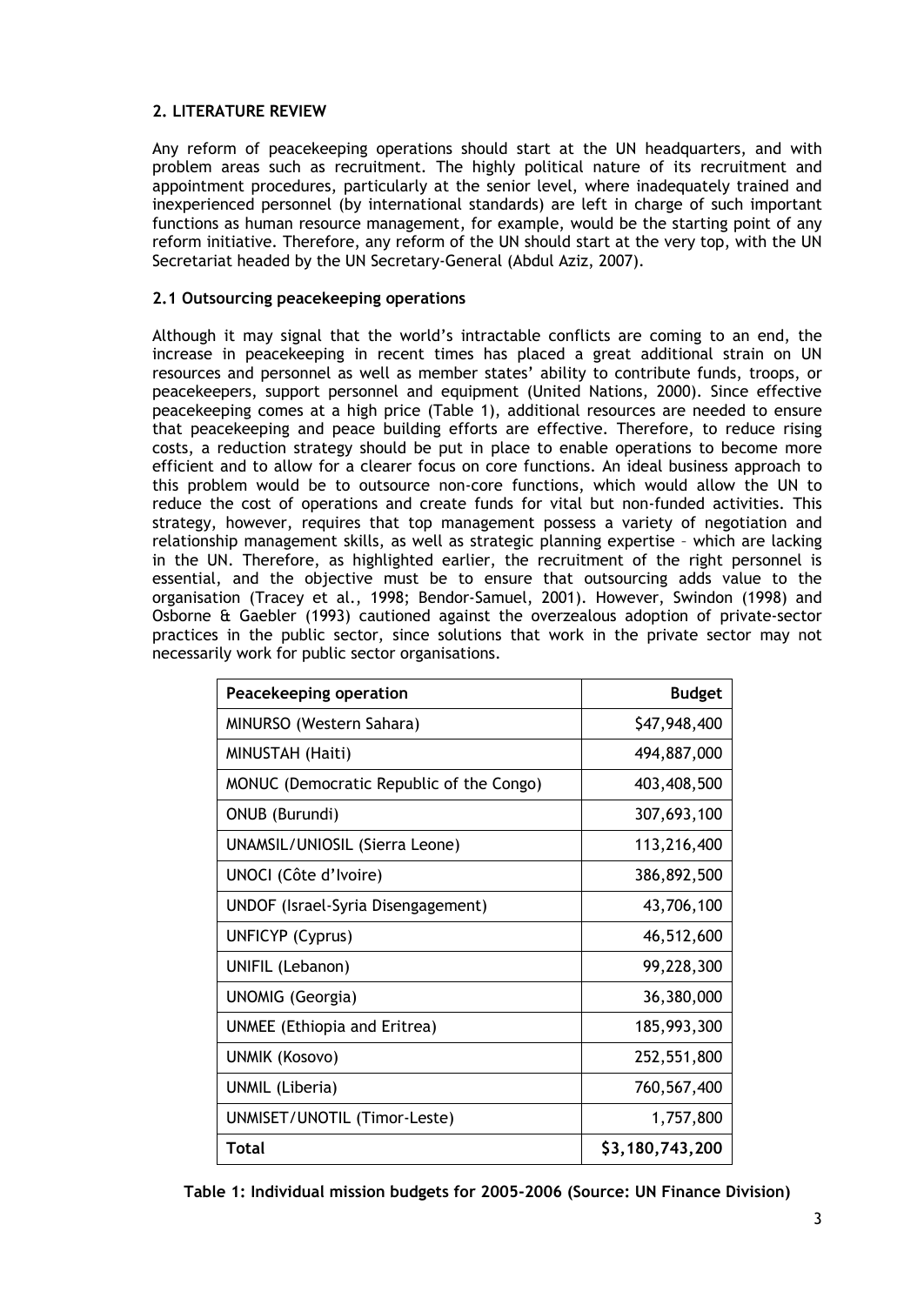To make an effective outsourcing decision, one of the first steps is to identify an organisation's needs and understand why outsourcing may or may not be appropriate. Cloete (2002), Bragg (2006), and Alexander (1996) considered the description of services that are to be provided by a service provider as the most important aspect of any outsourcing agreement. Additionally, Longworth (2005), Cloete (2002), Bragg (2006), and Hamer (1988) were of the view that an outsourcing decision is driven by the benefits and risks of outsourcing; therefore proper care must be taken to reach the correct decision.

At the UN, most decisions for peacekeeping operations are handed down from the headquarters. However, an outsourcing decision should have local input, since decisions made at a local level would tend to encourage outsourcing to local service providers, while decisions made at headquarters level would recommend contracting large service providers with international status, which invariably determines the choice of service providers. Therefore, to ensure that peacekeeping operations are fully efficient and cost-effective, all support functions should be outsourced save for the political aspects. It should be costeffective and lead to improved services.

## **2.2 Outsourcing support functions of UN peacekeeping operations**

Outsourcing most of the non-core activities would create value, lead to a better business focus on the organisation's core function, and free much needed resources that are tied up in providing remuneration for its staff. The objectives of outsourcing will be achieved when they lead to significant cost reductions, while still remaining efficient and effective in providing the support services required to accomplish the organisation's mandate.

## **2.3 Outsourcing military functions of peacekeeping operations**

The 1990s witnessed an increased use of private military and security organisations in a number of peacekeeping contexts. Organisations such as Military Professional Resources Inc (MPRI), DynCorp, Kellogg Brown and Root (KBR), and Blackwater have been hired by governments and private corporations to provide a range of security and military services (Lilly, 2000). Others have spoken of having a permanent corps of UN peacekeepers, consisting of several brigades or battalions from donor nations such as the US, the UK, Japan, Russia, and China. This would be a standing army and civilian police force, and would not be cost-effective. The alternative would be to request nations to provide soldiers at short notice as part of a rapid deployment team to respond to trouble areas around the world. Such forces from contributing nations may be cost-effective but not efficient, since they would be bound by international law while they act under the auspices of the UN. To become truly efficient and cost-effective, a peacekeeping force would have to be a private security and/or military organisation. Private security and military organisations may be used in future by multilateral peacekeeping organisations to perform all the functions of a regular army. This would be the ideal situation, since it would not only be cost-effective, but efficient as well. In theory, private armies appear to be the most effective option, especially when they have established oversight and are governed by international law.

Lilly (2000) added that that activities of private security and military organisations have revealed many shortcomings of the UN and other multilateral organisations when responding to a growing number of global crises and that they could be used to take up the slack where these bodies are unable or unwilling to intervene. However, serious concerns were raised about private organisations being involved in peacekeeping operations of a military nature, as their activities are seen by some to resemble those of mercenaries. The UN in particular does not see them as a feasible option.

Since the end of the Cold War many Western governments, with the United States at the forefront, have been increasingly reluctant to commit their national troops to multilateral peacekeeping missions unless key interests are at stake, because of the political storm that would erupt back home if there were casualties. This trend became evident after the illfated intervention in Somalia in 1993, and was displayed again quite vividly in Kosovo, when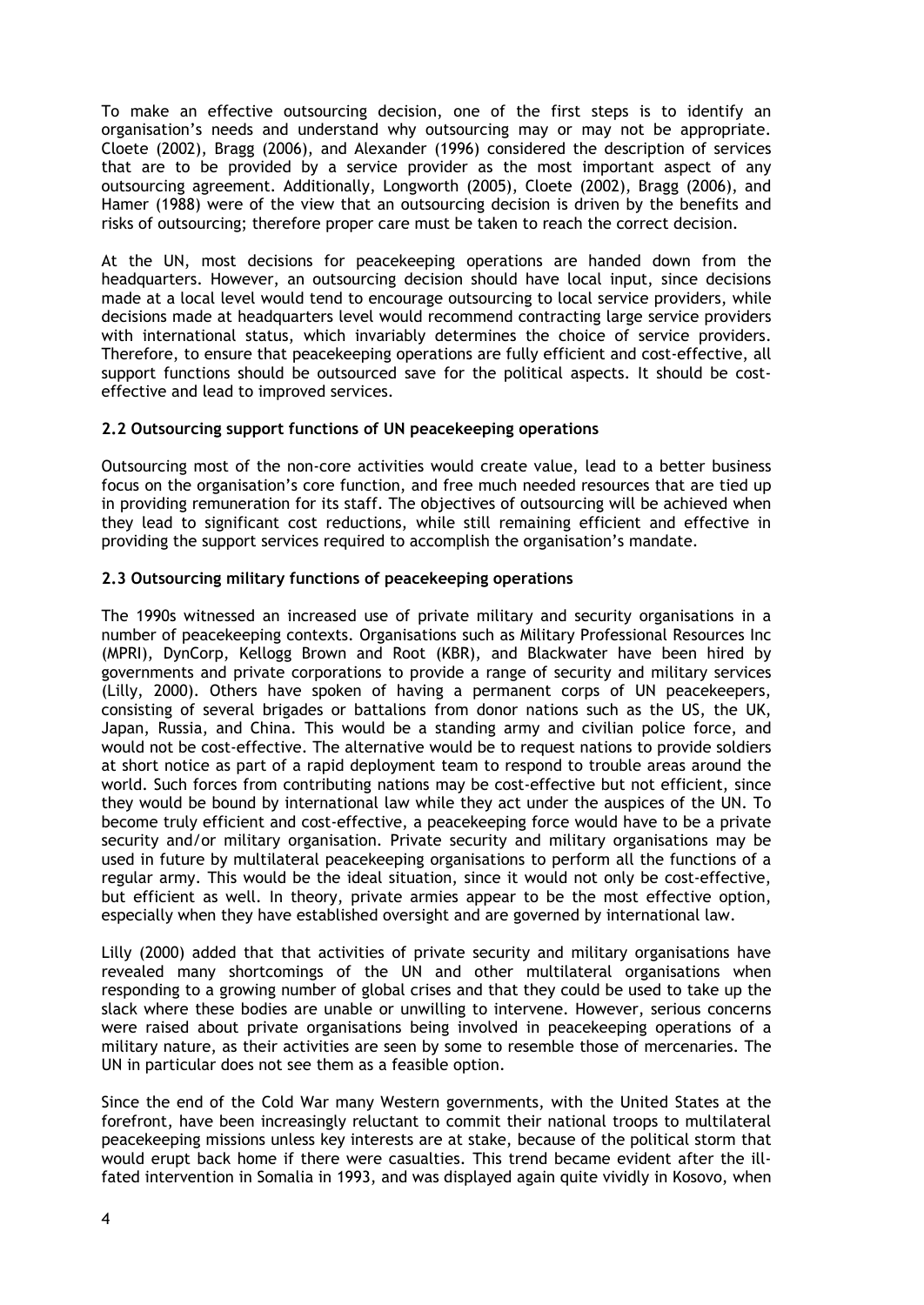most allied countries were unwilling to provide ground troops as part of the NATO campaign. The risks are therefore greatly reduced when private contractors perform dangerous assignments (Robberson, 2000).

The argument is whether it is financially wise to maintain an extra 20,000 soldiers on standby for years, collecting peacetime pay cheques and being housed and fed, while waiting for a nation to be overthrown or go to war with another. According to the International Peace Operations Association (IPOA) Vice President, Mr Brooks, "Private organisations (armies) provide surge capacity for just such scenarios", and "they are faster, cheaper and better". On the other hand, Flynn (2006) argued that private armies are not usually faster. For example, on March 31, 2004, four private contractors working for Blackwater Security were killed in Fallujah, Iraq. Of the thirty-four men initially assigned to Blackwater's ESS project, nine were dead by June 2004. On whether the use of private armies is cheaper, he believed that this was true only in theory.

In the Blackwater deaths at Fallujah, the men were paid by Blackwater, which in turn was paid by Regency, a hotel group and middle company providing catering services to troops and personnel in Iraq. Regency then passed on the cost to ESS, another catering company that Blackwater was protecting. ESS then moved its cost to KBR, and finally KBR gave its bill to the US government, which pays KBR all the expenses under a cost-plus contract, including what it has already paid to ESS, Regency, and Blackwater, as well as a guaranteed profit. It is apparent that there is no incentive to save money in any of the contracts, and private organisations or armies are therefore not cost-effective. In addition, the profit motive of contractors may not always be congruent with the interests of governments (Klareskov & Helgason, 2005).

The US government appears to be increasingly convinced of cost-benefits in using private contractors to conduct aspects of its military operations abroad, as in Iraq and Afghanistan. Virginia-based MPRI have been used to carry out a large part of the US's military training overseas, such as the Africa Crisis Response Initiative (ACRI). Presently DynCorp is training young conscripts for the new Liberian Army (Blunt, 2006). This recent development has shown that recruitment, screening, and hiring of individuals for public military roles are left in private hands, which raises accountability, oversight, and performance issues. This practice has been fraught with controversy because no country has yet developed clear policies regarding the regulation of such organisations (Klareskov & Helgason, 2005).

Another factor necessitating the use of private armies is that the UN and other multilateral organisations simply have not had the capacity or the necessary funds to cope with providing for peacekeepers on a continuing basis in many of the conflict zones around the world. For example, the number of UN peacekeepers dwindled substantially in the latter part of the 1990s; the figure for UN troops grew from 10,000 in 1989 to 70,000 in 1995, but fell to 19,000 by 1998 (Malan et al., 1999). While on occasions the Security Council does act, it sometimes does so in confusing ways. In 2000, for example, the Security Council mandated a peacekeeping force of 5,500 to monitor a ceasefire in the Congo. The force was one-eighth the size of that deployed a few months earlier for Kosovo, even though the Congo is 60 times larger (Mallaby, 2007). Lilly (2000) added that in view of these capacity problems, private security and military organisations provide another potential pool from which personnel for peacekeeping operations may be found.

Another problem is that, as a political body, the UN requires consensus in reaching decisions such as in Iraq, and therefore is unable to act rapidly and to deploy peacekeepers when crises arise, even when there is sufficient warning of looming crises – such as in Dafur, the use of the ECOWAS Force in Liberia and Sierra Leone, and the Australian Force in East Timor, pending Security Council deliberations on a fully-fledged UN peacekeeping operation.

Therefore, the key to a successful peacekeeping operation is to turn over support functions to third party experts. Also, although the idea of using private security organisations for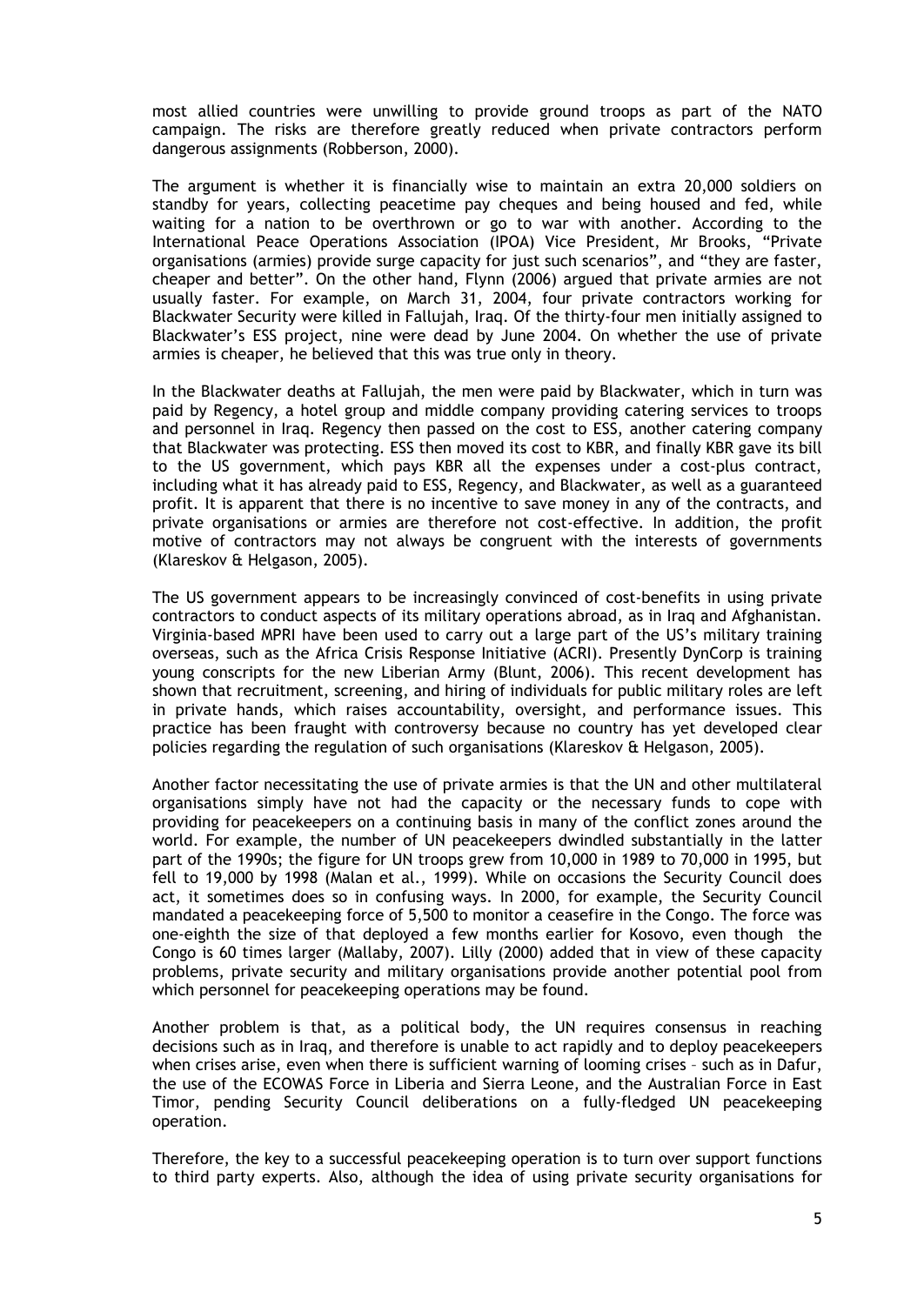peacekeeping operations sounds incongruous because of oversight and accountability and performance related problems, when modalities are properly and clearly defined, this action may be the key to a truly effective, cost efficient peacekeeping operation.

## **3. DATA COLLECTION AND METHODOLOGY**

To accomplish the objectives of this research, both quantitative and qualitative research methods were applied in the collection of data. It was necessary to examine the outsourcing practices of private sector manufacturing firms and service providers, as well as the operational history of past and present peacekeeping operations.

A total of 84 service providers, private-sector manufacturing firms, and international organisations were approached, and fifteen service providers, fifteen private-sector manufacturing firms, and ten international organisations responded (Table 2). There was an agreement that the names of the manufacturers and service providers should not be disclosed in the study, although they could be used for comparison. The sample size for the manufacturing firms and service providers covers the target groups and all the main areas of service provision – that is, small, medium, and large – and therefore form a representative sample of the groups. The ten United Nations peacekeeping operations cover the major geographic areas (Middle East, Africa, and Europe). The survey was carried out through personal interviews, telephone interviews, and questionnaires. Three separate questionnaires were developed and used for the surveys for the groups: 34, 62, and 39 questions for the UN, manufacturing firms, and service providers respectively. The annual financial reports and statements of account of the affairs of firms were the main source of the financial and management data used for the group for the period 1 July 2005 to 30 June 2006. Purposive sampling, a non-probability sampling method, was used to ensure equal representation.

Emphasis was placed on outsourcing goals and objectives since they form the basis of the paper, which addresses outsourcing decisions and implementation. In addition, services presently being outsourced by the groups, and their outsourcing policies and procedures, were used to confirm the outsourcing history of UN peacekeeping operations, service providers, and manufacturing firms.

| <b>Type</b> | No         | No        | %         | <b>Type</b>                                  |
|-------------|------------|-----------|-----------|----------------------------------------------|
|             | approached | responses | responses |                                              |
| Service     | 40         | 15        | 37.5%     | Logistics, transport, warehousing (2)        |
| providers   |            |           |           | Facilities Management (6)                    |
|             |            |           |           | Transportation, clearing, forwarding         |
|             |            |           |           | freight/terminal operations (3)              |
|             |            |           |           | Global logistics, express mail (1)           |
|             |            |           |           | Supplier, automobile, building control       |
|             |            |           |           | systems (1)                                  |
|             |            |           |           | Construction & management consultancy (1)    |
|             |            |           |           | Civil/structural engineering consultancy (1) |
| Manufac-    | 30         | 15        | 50%       | Vehicles & Trucks (4)                        |
| turing      |            |           |           | Rubber & tyre (2)                            |
| firms       |            |           |           | Lifts & escalators (1)                       |
|             |            |           |           | Chemical & Cosmetics (3)                     |
|             |            |           |           | Glass (2)                                    |
|             |            |           |           | Beverage (1)                                 |
|             |            |           |           | Aggregate & ready-mix (1)                    |
|             |            |           |           | Packaging                                    |
| UN          | 14         | 10        | 75%       | Africa (5)                                   |
| peace-      |            |           |           | Middle East (2)                              |
| keeping     |            |           |           | Europe (3)                                   |
| operation   |            |           |           |                                              |
| TOTAL       | 84         | 40        | 48%       |                                              |

| Table 2: Breakdown of respondents (Source: Data collected) |  |
|------------------------------------------------------------|--|
|------------------------------------------------------------|--|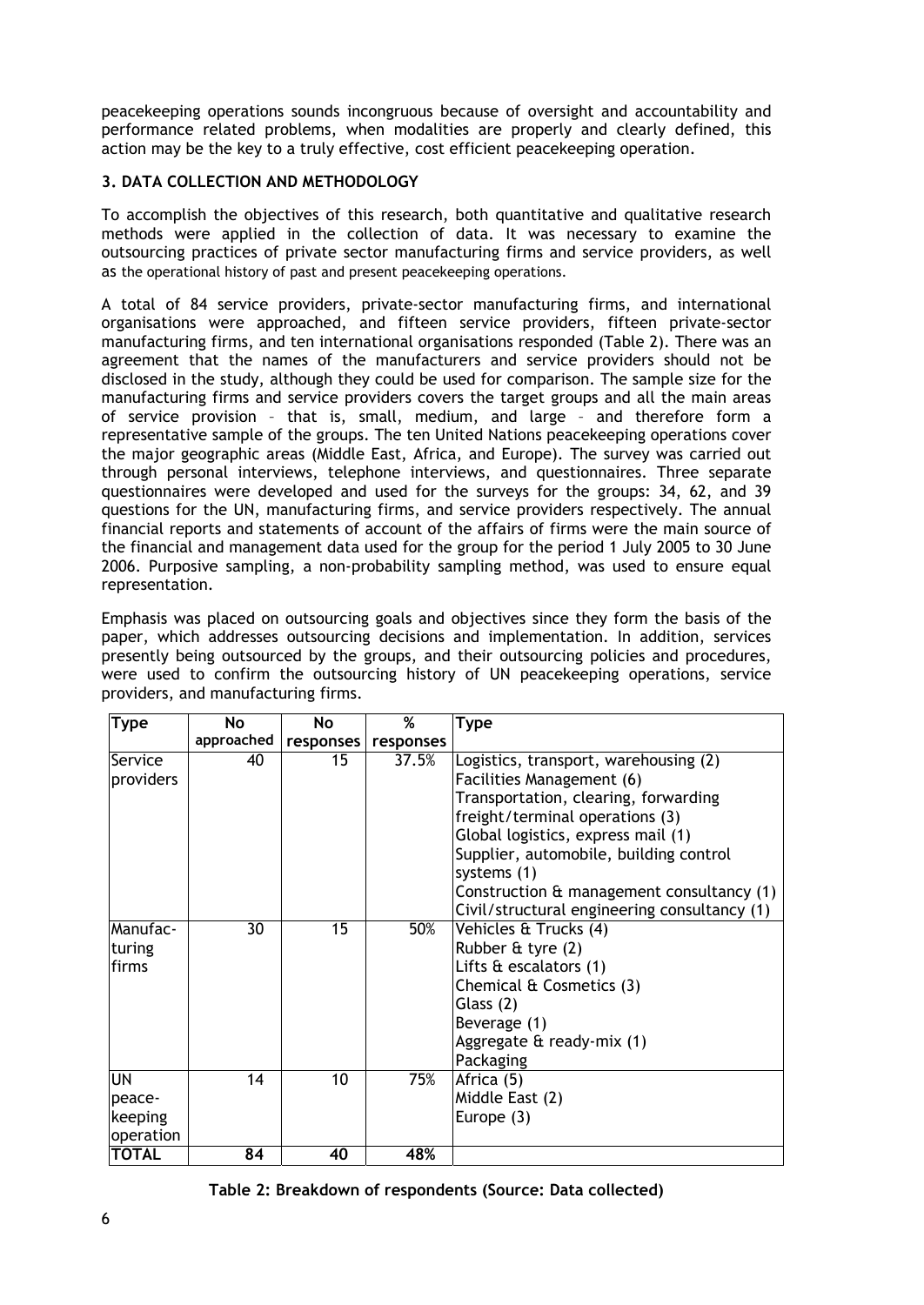Other factors, including type of outsourced activities, barriers, and risks, together with the use of outside experts, were used to confirm whether a relationship exists among the groups, and whether there is a reliance on institutional history to guide benchmarks between UN peacekeeping operations, private sector manufacturers, and service providers. Outsourcing services to local vendors as a peace-building measure was also included to highlight the extent that outsourcing may empower the local populace. The firms in the study adopted either a service contract or a multi-activity contract. A multi-activity contract is very similar to a service contract, in that it operates on the basis of Service Level Agreements and Key Performance Indicators. The UN mainly used service contracts.

### **4. PRESENTATION AND INTERPRETATION OF DATA**

The research discussed peacekeeping models for the UN, and from an analysis of outsourcing trends, associations, and relationships, it identified services that could successfully be outsourced and made recommendations on outsourced functions.

Due to the large quantity of data, and to ensure proper analysis, only variables from 74 responses to 9 questions were considered in determining outsourcing trends and relationships between UN peacekeeping operations, manufacturing firms, and service providers. The rest of the responses were used to provide background information about the groups. Therefore 'Yes' and 'No' responses were identified as being the most appropriate to ensure the easy identification of associations between the groups, and were then sorted by 'Yes' frequencies to show the most frequently occurring variables. Being more precise, and to ensure uniformity, Fisher's Exact Tests were run on each of the 74 variables to test for associations between the consolidated questions' responses and the group.

In question 1, for example, "What services do you presently outsource?", the UN peacekeeping operations indicated that specialised activities, facilities maintenance, catering, and IT are services that are currently outsourced by all of the UN peacekeeping operations. In the manufacturing sector, IT and select manufacturing activities are services that are currently outsourced by 33.3% of the manufacturing firms, while customer service, medical services, and freight consolidation/distribution are services that none of them currently outsource. Facilities management, fleet operations, maintenance, and freight distribution are services that are currently outsourced by 26.7% of the service providers, while parts packaging, communication, and product assembly are services that none of them currently outsource. It is clear from the table that the 'popularity' of services in terms of outsourcing is different in the three groups. On the use of outside expertise in the decision to outsource, all the UN peacekeeping operations 'never' involve outside experts; 53.33% of the manufacturing companies 'never' involve outside experts, and likewise, only 28.57% of the manufacturing firms. In assessing the factors influencing provider selection, there is statistical evidence (<0.05) of an association between outsourcing information technology and the group.

It was also observed that, though there were similarities in outsourced services across the group, peacekeeping operations outsource more services than manufacturing and service providers. However, this was marginal and limited in comparison to the rest of the groups, and applies only to specialised maintenance (aircraft). On the one hand, manufacturing firms wholly outsource transportation, and would not need fleet maintenance. Peacekeeping operations could learn from the manufacturing firms and lease instead of buying vehicles, thereby achieving cost savings. Outsourcing of services to local providers as a peace-building measure was also indentified as being vital, and highlights the extent to which peacekeeping operations support nation building. Generally, low participation in outsourcing by manufacturing firms in South Africa was noted, which could be attributed to little understanding of the practice.

Furthermore, in identifying services that can be outsourced successfully (Table 3), it was observed that it would be practically impossible completely to outsource certain services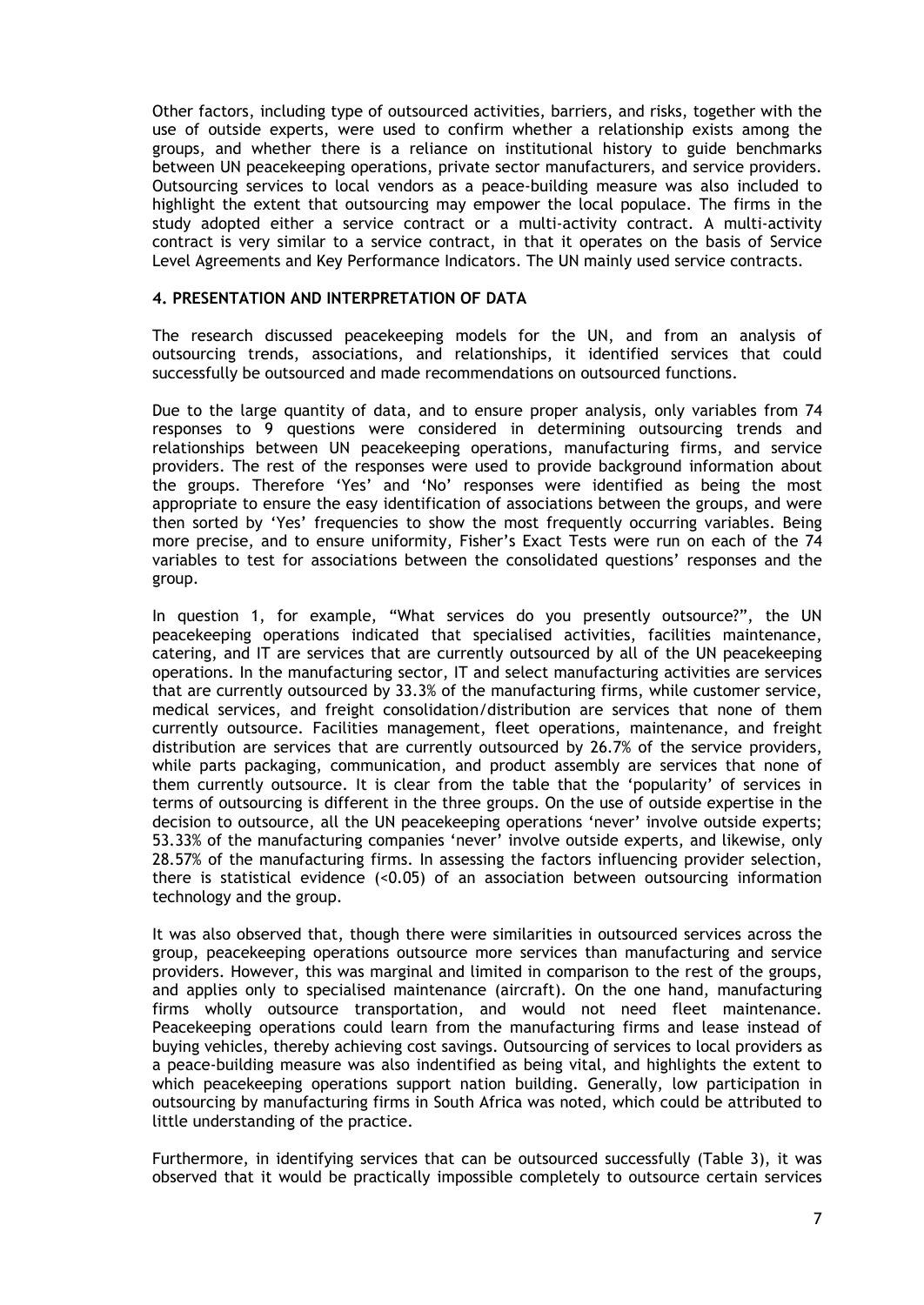such as fleet maintenance to a local service provider, though it may be cheaper because of the remote locations of most field peacekeeping operations where there is a lack of basic infrastructure. Therefore, lack of outsourcing expertise is a major barrier to outsourcing by peacekeeping operations. Other barriers identified are project size, scope, and control. Barriers that empower the local economy should be encouraged, such as the payment of taxes to local authorities and the use of local vendors that provide much-needed jobs. Supply and distribution as well as purchase should be outsourced locally.

The ability of a peacekeeping operation to select an appropriate service provider is critical to outsourcing returns, since savings in outsourcing engagements are used to fund other projects that would otherwise be cancelled due to lack of funds. To minimise disputes and ensure problem free contracts, expectations should be well defined and standards established on what is expected and what happens if expectations are not met. An oversight mechanism should also be provided for the resolution of contract disputes.

Lastly, the result of the survey also demonstrated that UN peacekeeping operations can use specialised service providers to deliver services with comparable or better quality, and often at lower costs, than in-house service providers**.** 

## **4.1 Outsourcing support functions of UN peacekeeping operations**

In most UN peacekeeping operations, the core political function or mandate is managed by a Special Representative of the Secretary-General (SRSG). Other political posts under the SRSG are his two deputies (DSRSG) and the office of the force commander (FC). However, the division of administration, headed by the Director of Administration (DAO), is the only entirely non-political office, and it manages all non-core functions that sustain and support peacekeeping operations. The administrative services section and the integrated support services section fall directly under the DAO.



#### **Chart 2: Typical UN peacekeeping operation integrated Support services section before outsourcing**  Source: United Nations Mission in Liberia

In order to achieve outsourcing objectives, all offices associated with the support functions that have been identified in the research as having the potential for successful outsourcing should be outsourced (Table 3). A skeletal team comprising mainly of political offices would be maintained to carry out the core functions of the organisation, while a facilities management office would be created to monitor service providers and provide administrative support to the political teams.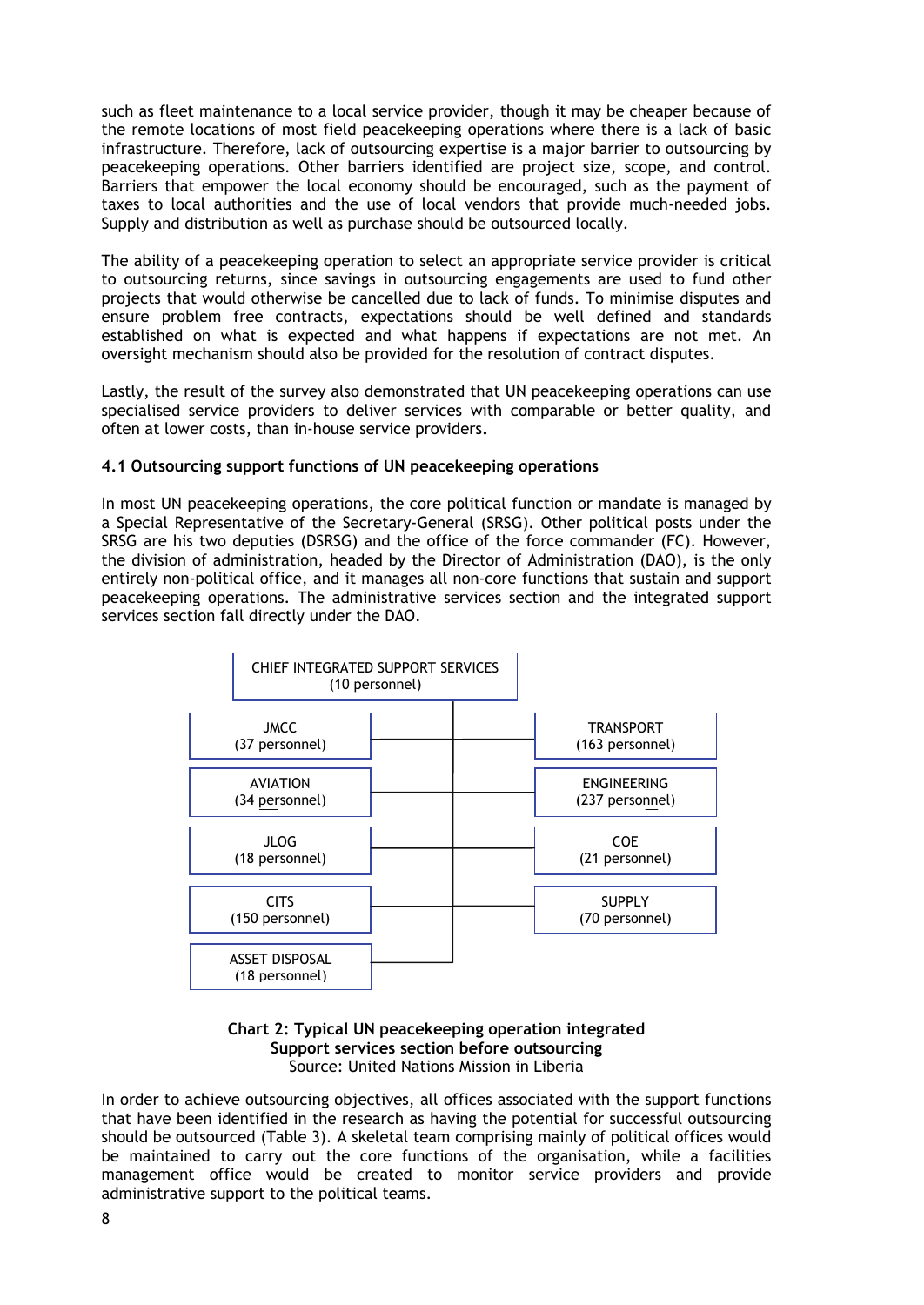Prior to outsourcing, 242 administrative personnel [office of the chief (5), finance (30), security (40), general Services (87), medical (40), budget (10), and HR (30)] were required to manage the administrative function of a typical UN peacekeeping operation. However, with the outsourcing of services, only eight administrative personnel in HR, medical, and finance/budget would be needed to provide administrative support and payroll services to the political office and the service providers. These eight personnel would also act as administrative quality assurance evaluators to service providers.

| <b>Services</b>                                                              |                                                                                             |  |  |  |
|------------------------------------------------------------------------------|---------------------------------------------------------------------------------------------|--|--|--|
| Human resources                                                              | Transport and fleet management                                                              |  |  |  |
| Engineering services and engineering<br>maintenance                          | Engineering and related services,<br>٠<br>including project development and<br>construction |  |  |  |
| Communication and communication<br>maintenance                               | Medical services                                                                            |  |  |  |
| Transportation and fleet maintenance                                         | Geographic information systems                                                              |  |  |  |
| IT development / IT maintenance /<br>٠<br>call centre                        | Heavy and specialised maintenance<br>$\bullet$<br>activities                                |  |  |  |
| Information reporting (including<br>$\bullet$<br>archiving and reproduction) | Security services                                                                           |  |  |  |
| Assets and property management                                               | Specialised investigations                                                                  |  |  |  |
| Warehousing                                                                  | Specialised services                                                                        |  |  |  |
| Facilities / camp management                                                 | Fire safety                                                                                 |  |  |  |
| Catering services                                                            | Humanitarian & relief operation<br>٠                                                        |  |  |  |

## **Table 3: Services that can be outsourced (Source: Data collected)**

The UN has vast assets, from thousands of vehicles to aircraft managed by the integrated support section, with a staff strength of 758 (Chart 2). However, when all support and logistics functions are outsourced, the number of support personnel in the section should be reduced from the original 758 people to just 14 (Chart 3). Thereafter, logistical support to peacekeepers should be undertaken by troop contributing nations and/or the service providers, while all operational functions would be handled by the office of the Force Commander. The most important cost-saving aspect of outsourcing peacekeeping would be the closure of the logistical base at Brindisi, Italy. The expected cost saving would be around \$1.29 billion – i.e. \$4.47 billion less \$3.18 billion, as per the approved budget for peacekeeping operations for the period from 1 July 2004 to 30 June 2005 (which includes the logistics base at Brindisi) (Table 2). When equipment maintenance and the rental of facilities are also removed, the cost reduction would be considerable.

It is important to note that outsourcing would also re-engineer staff in the political offices from 200 to 30, because most functions would be outsourced to NGOs, UN agencies, and the local authorities as outlined earlier. Therefore, 30 personnel would run the political office: six persons per office from each of the four remaining political offices under the Deputy SRSG; and an additional six from the office of the SRSG. The reduced administrative and support services sections would act as QA evaluator for the facilities management office.

Therefore, a grand total of 58 staff members –22 QAs and 36 political officers – would be required to run a peacekeeping operation when all non-core functions were outsourced. When this is compared to an average of 1,200 who are usually required to run a peacekeeping operation at full strength, there would be a major saving in reduced overhead and administrative costs.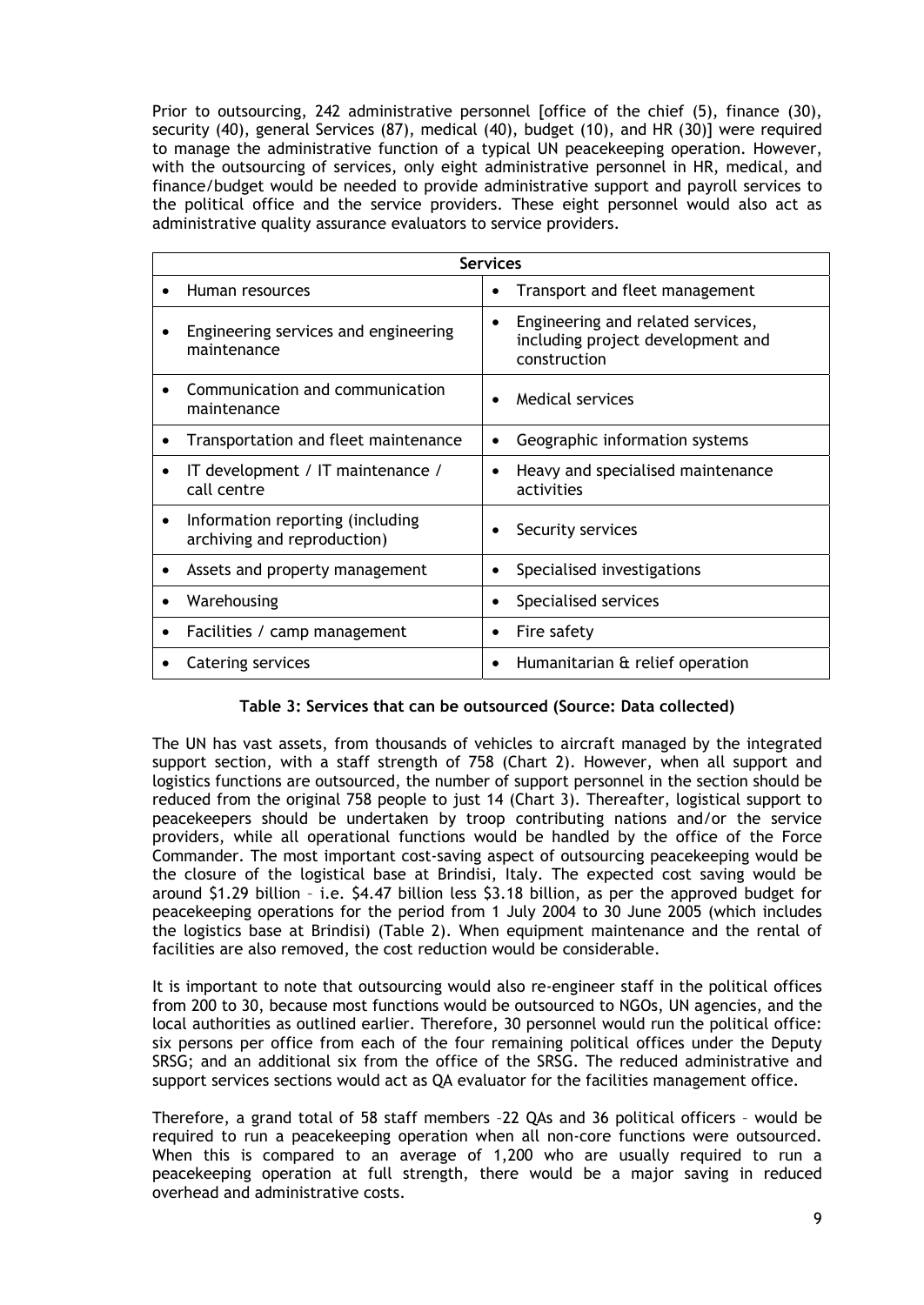

## **Chart 4: Proposed UN peacekeeping operation integrated support services section after outsourcing (Source: Data collected)**

Outsourcing the activities and functions of the integrated support section and the administrative services section would lead to a 98% reduction in staff strength, or 1,142 personnel including local nationals. This represents a saving in fixed costs – i.e. salaries, allowance, medical pension subsidies, and gratuities. The reduction of staff strength on peacekeeping operations would mean that the size of the DPKO would be reduced, since there would be fewer logistics services to provide. In all, considerable savings in staff remuneration would be recouped.

## **4.1 Decision-making scorecard**

In developing a scorecard for the UN, each scorecard theme was expanded to encompass additional requirements for non-profit-making and peace-building organisations. The scorecard questions are intended to assist decision makers in determining whether a potential for relationship-building exists. If this potential does not exist, the service under consideration should probably not be outsourced. However, if a potential for relationshipbuilding does exist, the remainder of the scorecard guides the decision maker in identifying specific issues that might prove to be barriers to the success of outsourcing a service. The scorecards are divided into six sections, dealing with background information, goals and objectives, risks, provider selection, evaluation, and peace-building criteria of the organisation. However, there are two scorecard options. The first scorecard consists of six options, and is suitable for the UN and similar organisations with peace-building as one of their goals and objectives, while the second option is divided into five sections without the peace-building option, and is ideal for other non-profit-making organisations. Each criterion must be assigned equal weight for ease of measurement. In scoring, the maximum count of a positive answer is 50 or 60 (peace-building only). Positive answers should either be greater than 25 or 30 (peace-building only). Negative answers are less than 25 or 30 (peacebuilding only). Two of the sections (goals and objectives, and peace-building) are presented below.

## *4.1.2 Goals and objectives*

- Outsourcing would result in a reduction in overall costs?
- The goals for the service can be clearly defined?
- The goals for the service are long-term?
- The achievement of the goals can be objectively measured?
- There are objective measures currently in place for the service?
- Failure to achieve intended goals and objectives would have a negative impact on the organisation?
- Capacity building, enhancement of the local economy, and empowerment of the local populace is an outsourcing objective? (*if true, please complete the optional section*)
- Outsourcing the service would resolve labour-related issues?
- Outsourcing would not have a negative effect on the international character and diverse nature of the organisation?
- Outsourcing the service would contribute positively to the local labour market?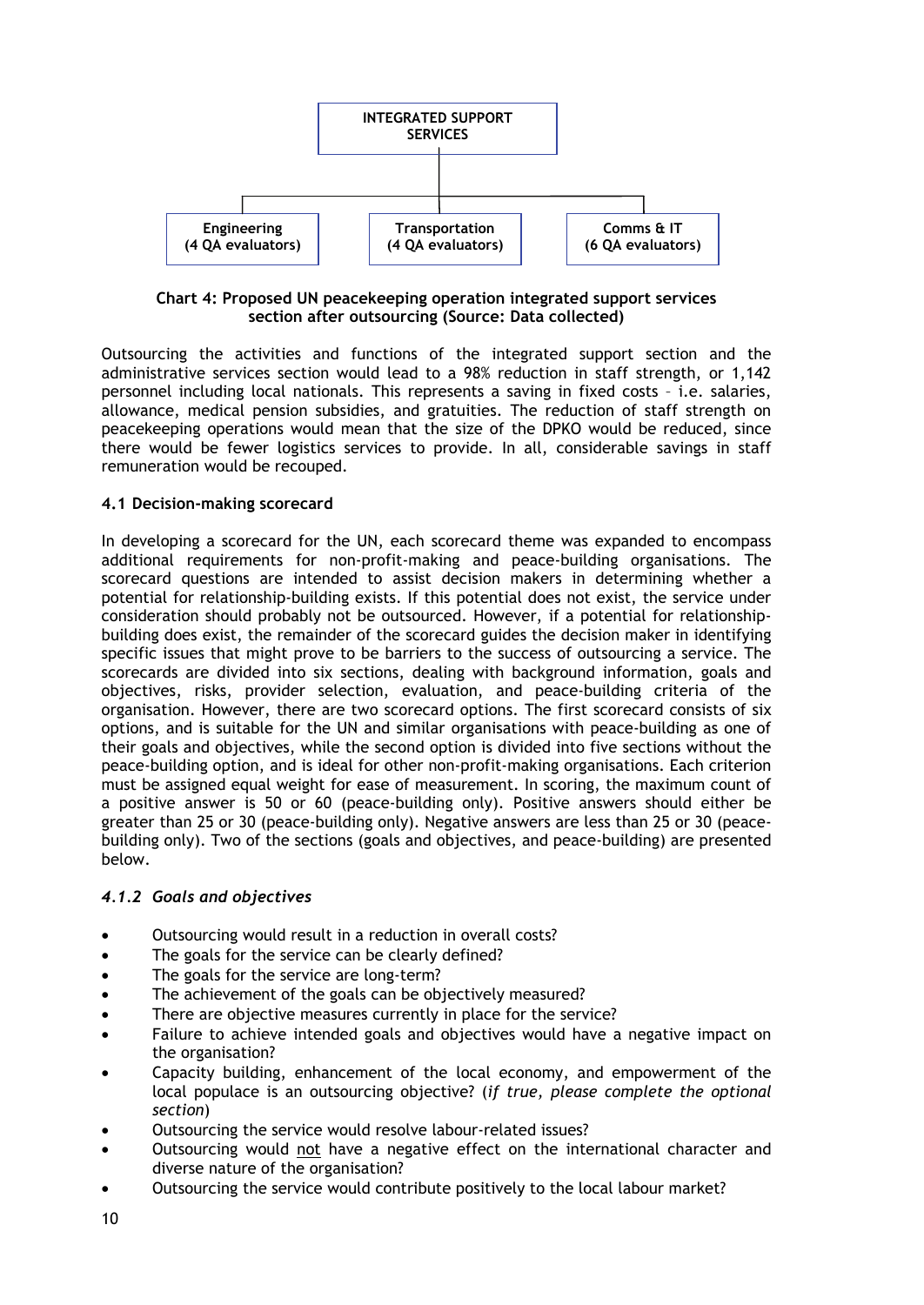## *4.1.3 Peace-building measures (optional)*

- Since the aim of peace-building is to enhance the local economy and not profitmaking, prevailing standards on an international scale should not always be applied. Needless to say, it is important that the output quality does not impact negatively on the organisation's performance and reputation?
- Capacity building at local level would encourage transfer of knowledge and skills?
- Outsourcing of the service would enhance the local economy?
- The use of an international service provider would result in a transfer of knowledge?
- International service providers would be required to recruit most staff locally?
- Sourcing of materials locally may empower local businesses?
- The required expertise is available locally?
- Required equipment is available locally?
- Materials that would meet work requirements are available locally?
- The organisation possesses an updated database of local providers?

## **5. SUMMARY, CONCLUSIONS AND RECOMMENDATIONS**

## **5.1 Summary**

The study surveyed examples of outsourcing best practices in private sector companies, and identified services that could be outsourced in UN peacekeeping operations. Additionally, using criteria identified in the research, the study developed an outsourcing decisionmaking scorecard for UN peacekeeping operations. The study also discussed the use of private security organisations or third party providers for traditional UN peacekeeping role as an alternative to UN peacekeepers, and reviewed problems associated with outsourcing the role.

## **5.2 Conclusion**

The analysis of data established that the challenges facing UN peacekeeping operations with respect to outsourcing are similar to private sector challenges. One of the important observations from the study is the role that prior experience and institutional settings of organisations play in the outsourcing of decision-making. Political constraints are also a strong impediment to their ability to outsource. Though cost is usually an important factor for manufacturing firms and service providers, since they are profit-making firms, its importance was reduced when quality was made the most important influencing factor for the manufacturing firms, service providers, and UN peacekeeping operations. A dependency trend was also observed within the group, which suggested that relationship-building was a critical aspect in the decision-making process, regardless of whether a trusting relationship could be attained. There was also a strong correlation among the group that compatibility was an important factor for provider selections. Therefore, successful outsourcing engagement must be treated as a relationship.

The effectiveness of the UN as peacekeeper was examined. Though private military organisations were considered to be more cost-effective, there were also moral questions of control, accountability, and oversight. On the choice between UN peacekeepers or nonstate third party security providers for the peacekeeping role, the study concluded that the better option is a rapid deployment task force, efficient and cost-effective; however, the drawback is that it would still be under the political leadership of the UN, leading to slow decision-making. In conclusion, the survey indicated that successful outsourcing could provide the UN with a host of benefits, most of which are the outcome of improved efficiency and savings in costs.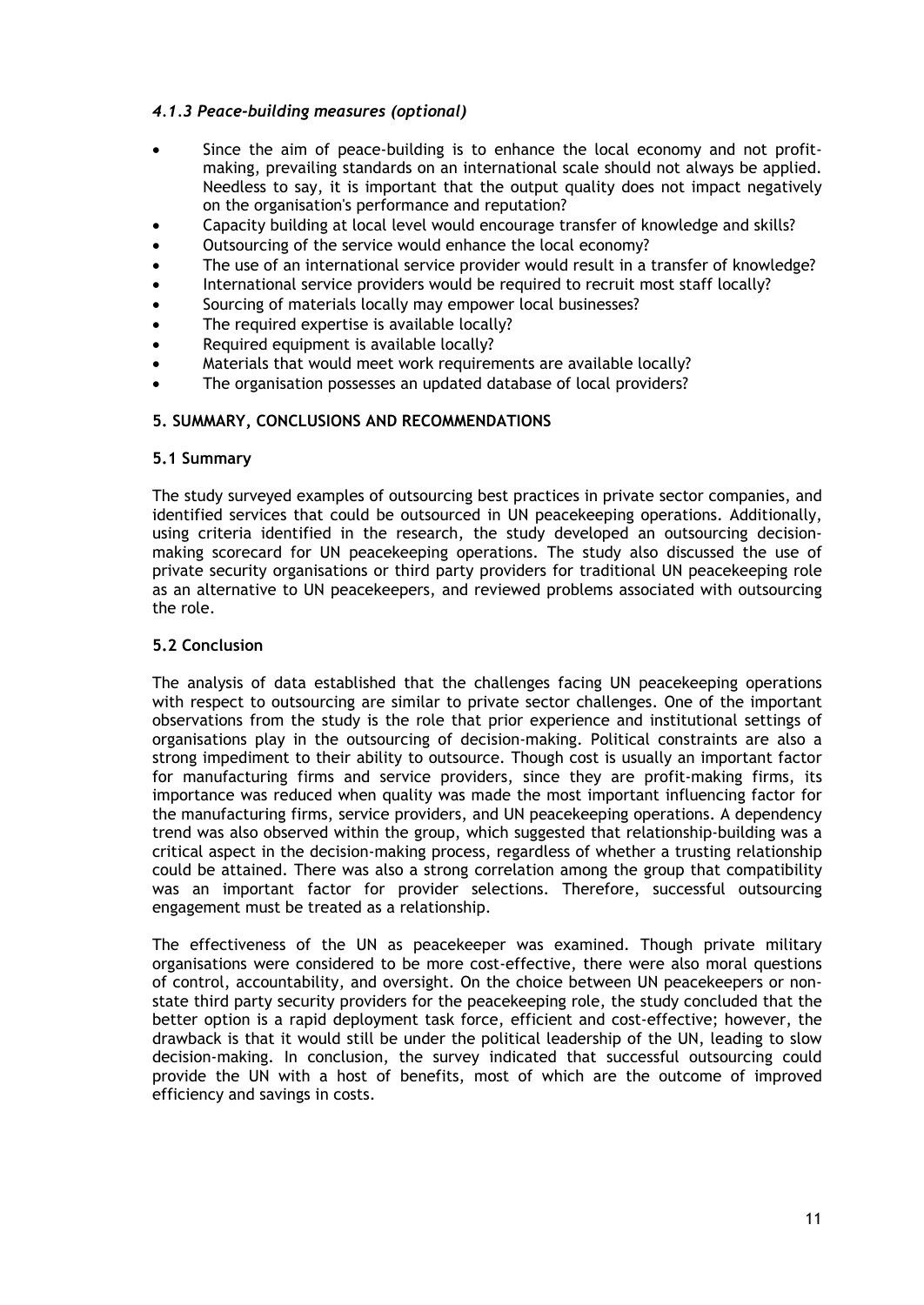## **5.3 Recommendations**

## *5.3.1 Re-engineering recommendations*

- Activities and functions that have the potential for successful outsourcing should be outsourced, and the affected offices abolished; and
- Large savings in staff remunerations would be re-couped when offices and functions at UN headquarters and logistics bases that provide logistical support to peacekeeping operations were re-engineered.

## *5.3.2 Third party service provider recommendations*

- The cost of providing the services needs to be negotiated as low as possible, as a form of managerial efficiency and cost-effectiveness;
- Requirements should be clearly communicated to service providers in the Request for Proposal;
- Subject area experts should be brought in to advise the core team as needed;
- Service providers should be required to absorb some of the organisation's personnel and be protected from outsourcing organisations luring their best employees away by hiring them;
- Objective measures should be mutually established with opportunities for modification, and should be tracked on a consistent and regular basis;
- Providers should have the right to vary their costs when unforeseen events lead to cost increases;
- A plan for transition from one provider to another, or from a provider back to the outsourcing organisation at the end of the contract, should be in place; and
- Once a service is outsourced, contract evaluation activities should start immediately.

## *5.3.3 Peacekeeping and peace-building recommendations*

- The mandate of peacekeeping operations must expressly state that force should be used when necessary;
- Despite the moral question of control, private security and military organisations may be used in future for peacekeeping roles. This would be the ideal situation, as it would not only be cost-effective, but efficient as well.
- Another alternative is an efficient and cost-effective rapid deployment task force, but with the draw-back of being under the political leadership of the UN, leading to slow decision-making; and
- Criteria such as political considerations and economic empowerment should be considered when engaging in outsourcing arrangements. Therefore, outsourcing decisions should have local input.

# **6. REFERENCES**

- [1] **Abdul Aziz**, T. 2007. Ban has lost a great opportunity. *New Sunday Times,* 25 February 2007.
- [2] **Alexander, K.** 1996. *Facilities management: Theory and practice*. London & New York: Taylor & Francis Group.
- [3] **Bendor-Samuel, P.** 2001. How to evaluate which business function to outsource. *BPO Outsourcing Journal*, September.
- [4] **Blunt, E.** 2006. Liberia recruits a new army. *BBC News*. Monrovia, Thursday, 26 January 2006, 01:37 GMT. http://news.bbc.co.uk/1/hi/world/africa/ 46476776.stm (Access: 20/04/2006).